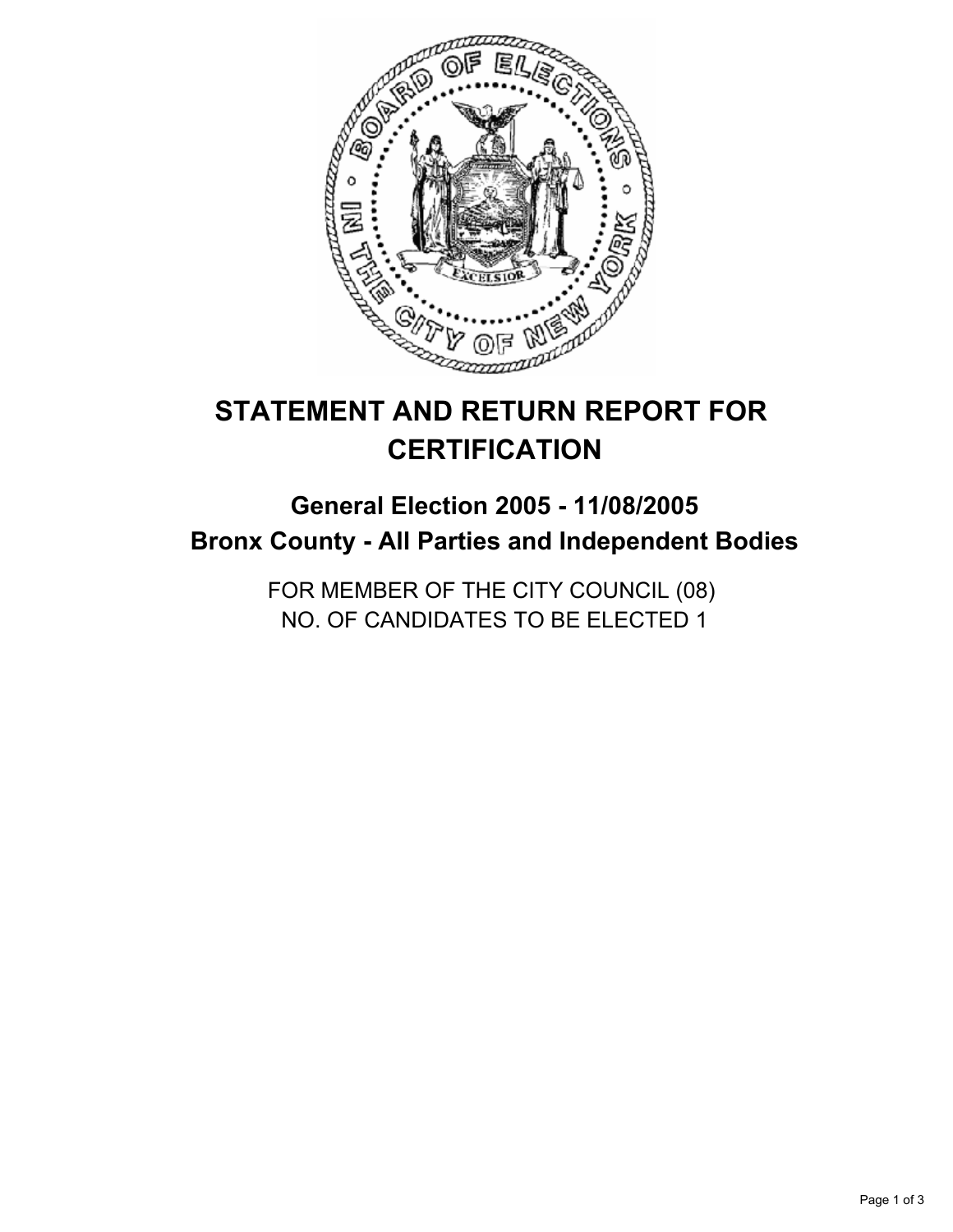

#### **ASSEMBLY DISTRICT 84**

| <b>PUBLIC COUNTER</b>                    | 2,806 |
|------------------------------------------|-------|
| <b>EMERGENCY</b>                         |       |
| ABSENTEE/MILITARY                        | 19    |
| AFFIDAVIT                                | 35    |
| <b>TOTAL BALLOTS</b>                     | 2,860 |
| MELISSA MARK VIVERITO (DEMOCRATIC)       | 1,658 |
| MELISSA MARK VIVERITO (WORKING FAMILIES) | 24    |
| <b>TOTAL VOTES</b>                       | 1,682 |
| <b>UNRECORDED</b>                        | 1,178 |
|                                          |       |